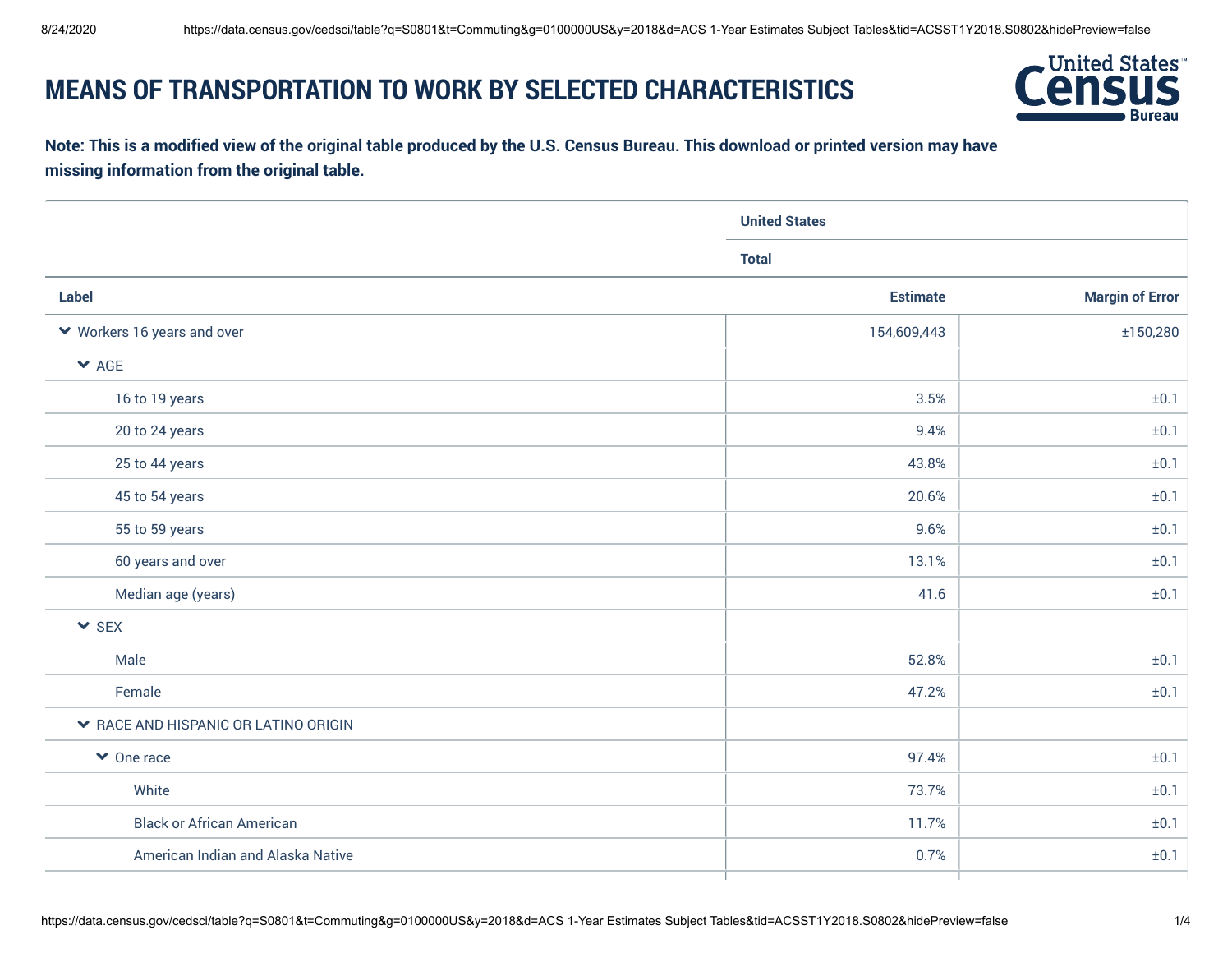## **Table Notes**

## **MEANS OF TRANSPORTATION TO WORK BY SELECTED CHARACTERISTICS**

**Survey/Program:**  American Community Survey **Year:**  2018 **Estimates:**  1-Year **Table ID:**  S0802

Source: U.S. Census Bureau, 2018 American Community Survey 1-Year Estimates

Although the American Community Survey (ACS) produces population, demographic and housing unit estimates, it is the Census Bureau's Population Estimates Program that produces and disseminates the official estimates of the population for the nation, states, counties, cities, and towns and estimates of housing units for states and counties.

When information is missing or inconsistent, the Census Bureau logically assigns an acceptable value using the response to a related question or questions. If a logical assignment is not possible, data are filled using a statistical process called allocation, which uses a similar individual or household to provide a donor value. The "Allocated" section is the number of respondents who received an allocated value for a particular subject.

Data are based on a sample and are subject to sampling variability. The degree of uncertainty for an estimate arising from sampling variability is represented through the use of a margin of error. The value shown here is the 90 percent margin of error. The margin of error can be interpreted roughly as providing a 90 percent probability that the interval defined by the estimate minus the margin of error and the estimate plus the margin of error (the lower and upper confidence bounds) contains the true value. In addition to sampling variability, the ACS estimates are subject to nonsampling error (for a discussion of nonsampling variability, see ACS Technical Documentation ). The effect of nonsampling error is not represented in these tables.

Foreign born excludes people born outside the United States to a parent who is a U.S. citizen.

Workers include members of the Armed Forces and civilians who were at work last week.